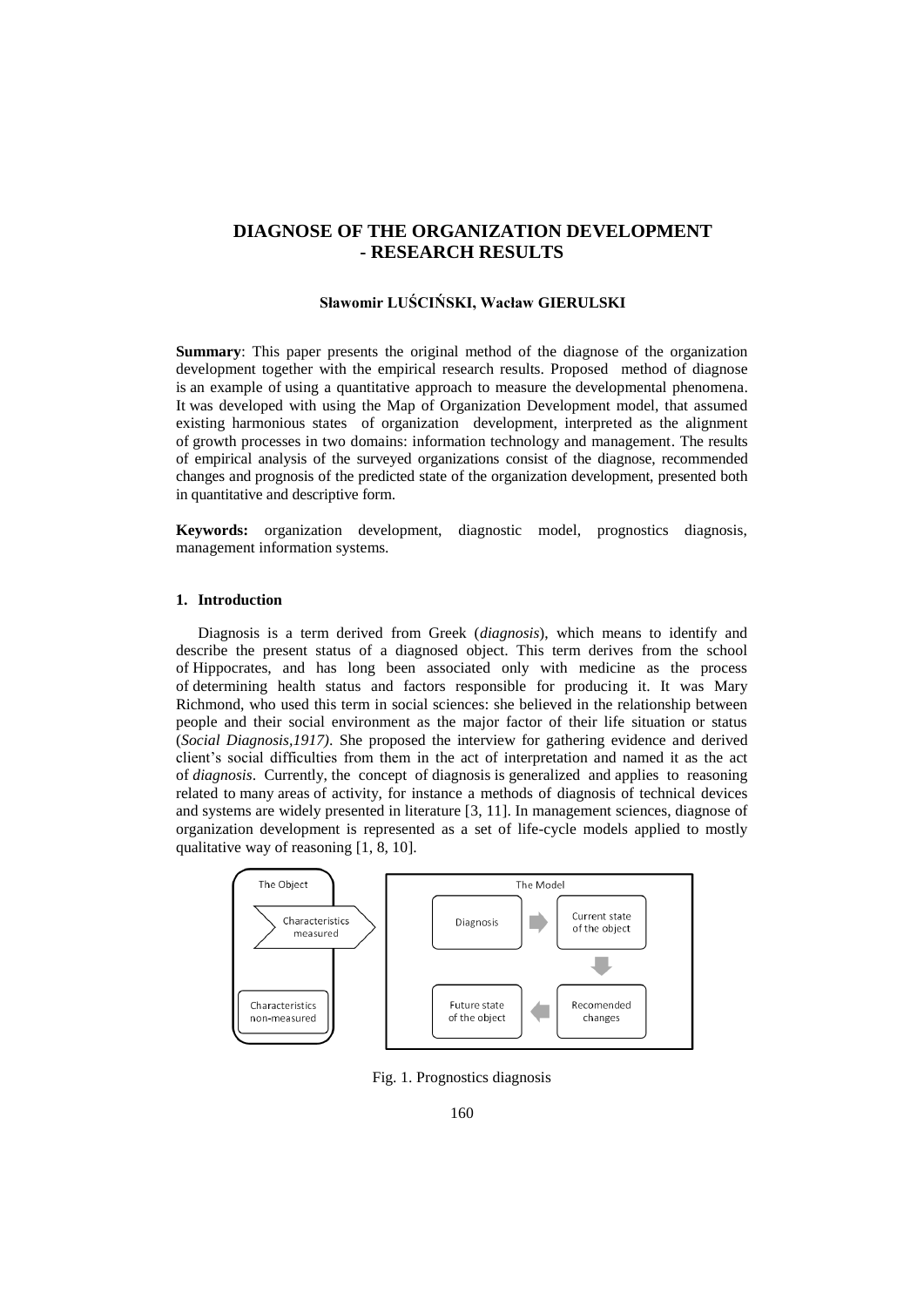Contemporary interpretation of this term emphasizes two components: data collection and critical data development undertaken with reasoning. It is therefore to identify the nature and circumstances of a complex state of affairs on the basis of the measured characteristics of the object, and knowledge of general laws applicable in the concerned field. The need to reduce the number of measured features makes the practical activities are carried out only under partial diagnosis with considering links between selected characteristics. Helpful element in the process of diagnosis is the model (Figure 1), which in a simplified - but allowing the analysis to be made - manner, describes the mentioned regularity by indicating links between traits expressed as a function of measurable parameters.

The guidance on the recommended changes can be presented in the process of diagnosis, and actions conducive to the improvement of the analyzed state. In the next step it can be formulated by specifying putative forecast (probable) of the future state resulting from the introduction of the recommended action or in case of abandonment. So extensive process can be termed as *prognostics diagnosis*.

#### **2. Diagnose of the Organization Development**

T. Kotarbiński (1955) defined organization in the meaning of a thing as "certain kind of a wholeness due to relation to it its own elements, namely such an wholeness, whose all its elements contribute together to the success of wholeness". Fundamental goal of an organization is the survival and development, so prognostics diagnosis should point out activities for increasing ones opportunities.

The multitude of the factors influencing the development of the organization and the resulting multiplicity of characteristics that determine its condition make diagnosis can only be partial. Selection of characteristics taken into consideration in the diagnostic process is due to diagnosis purpose and measurability with using known methods and available tools. Figure 2 illustrates a diagram of proposed prognostics diagnosis of organization with using the Map of Organization Development (MOD) as the model [4].



Fig. 2. Prognostics diagnosis of organization development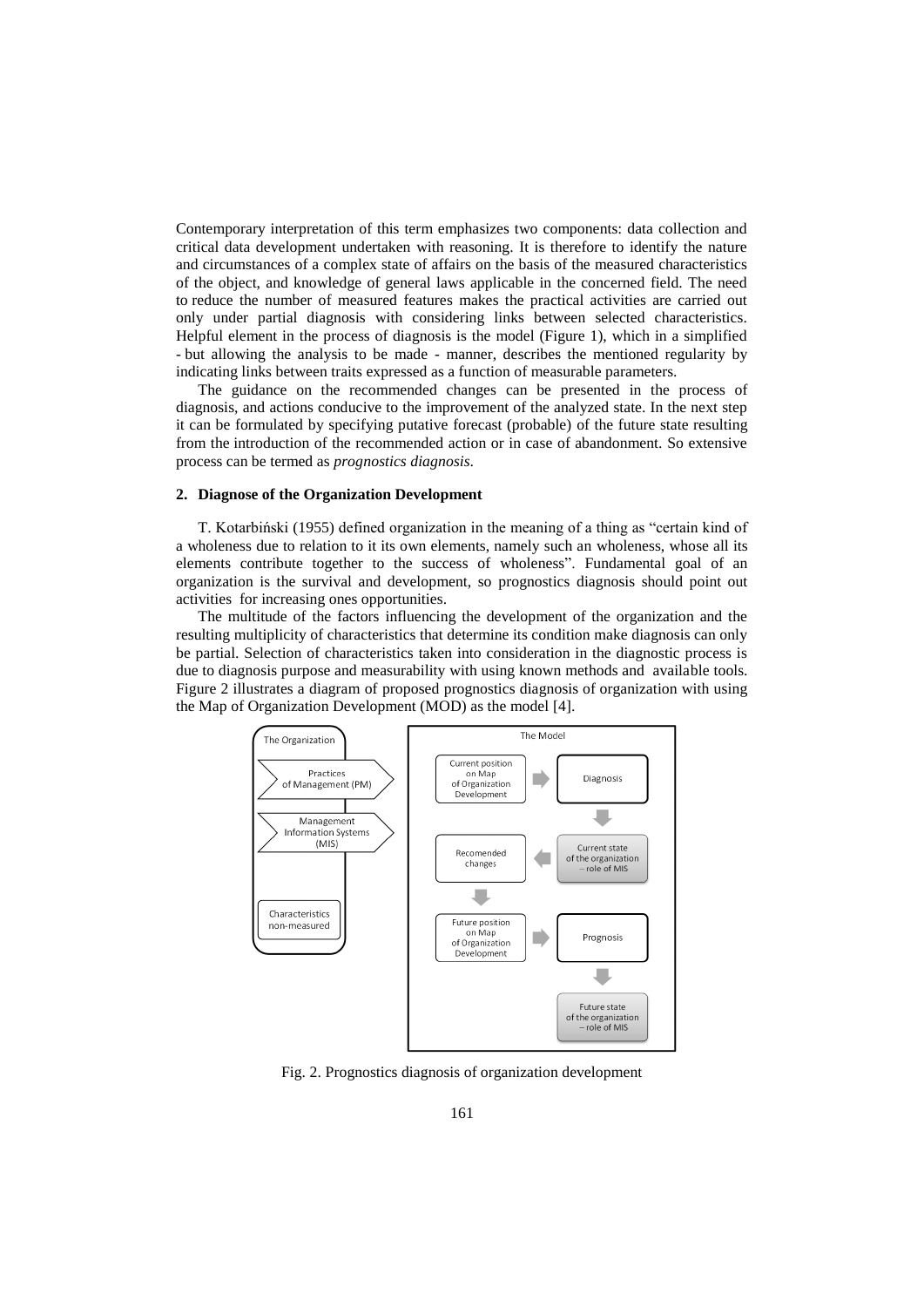The MOD model is based on the interaction between the management domain and the information systems domain in organizations and proposes a model of interdependence between organization and management information systems (MIS) in the development processes. The structure of the model is based on the assumption of relationships between achieved maturity levels in growth processes in both domains. The two-dimensional phase space of the model is defined as an orthogonal superposition of two life-cycle models: L.E. Greiner's Growth Model of organization [2] and R.L. Nolan's Stage Model of IT evolution in organization [9]. The set of the harmonious development states was designated in the phase space of the model, which corresponds to the effective application of the information systems in management, which implied survival and development of organization. Those harmonious development states are linked with the trajectory of harmonious development, which corresponds to the life-cycle nature of organization, as it moves between locations in the proposed phase space of the model. This grid of development states together with the trajectory of harmonious development forms the Map of Organization Development as a frame of reference for prognostics diagnosis of any organization. Figure 3 presents visualization of the MOD model concept with axis scaled with using L.E. Greiner's levels of growth of organization and R.L. Nolan's stages of IT evolution, set of harmonious development states  $\{S1...S_6\}$ , and trajectory leading through them.



Fig. 3. Map of Development of Organization

Two measurable characteristics of development were stated: *Practices of Management*  (PM) *level* due to X axis of the MOD, and *Management Information Systems* (MIS) *level* due to Y axis. Any organization could be presented on the MOD as a point with coordinates corresponding to a pair of measured values of stated characteristics.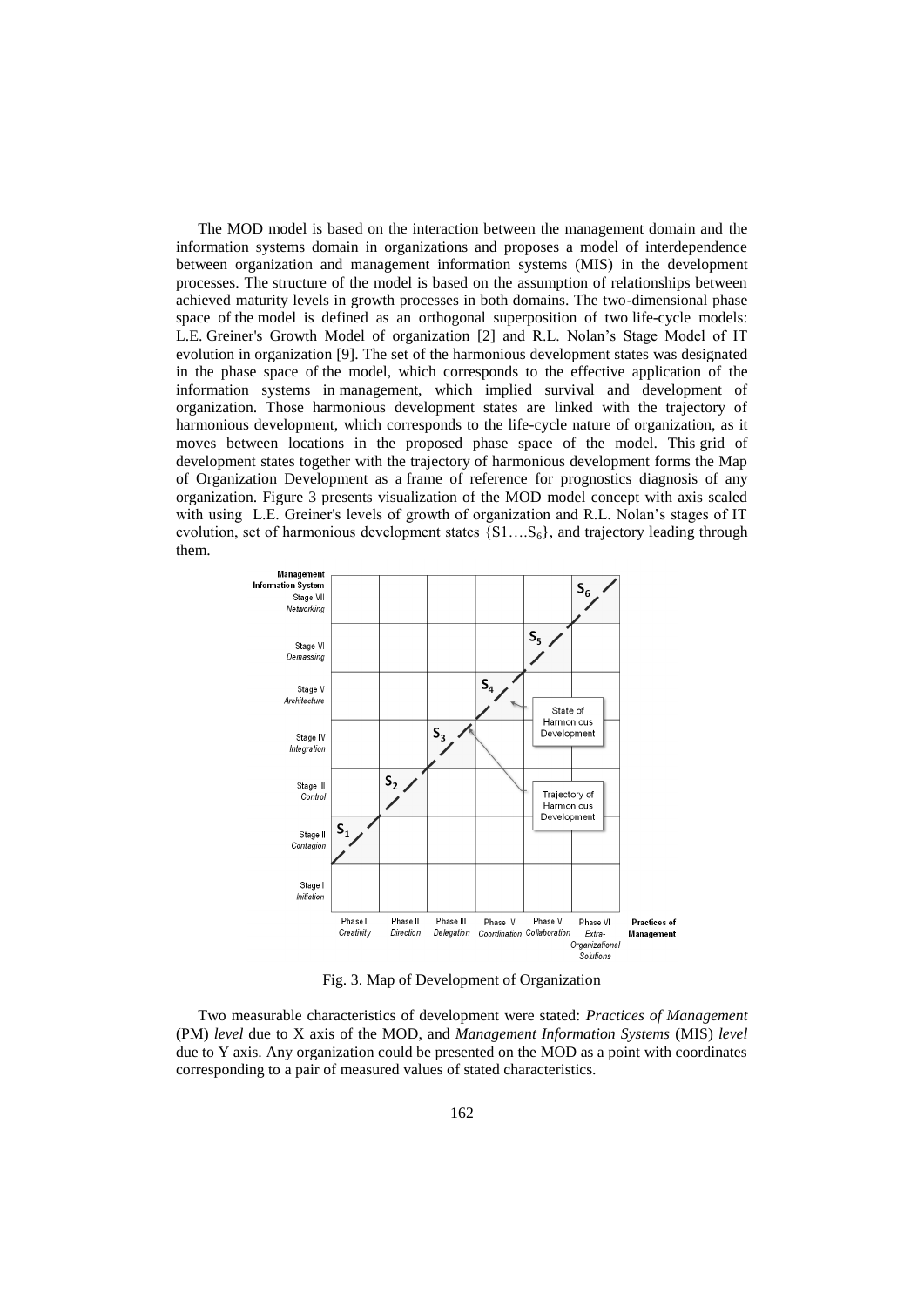X-axis representing a *Practices of Management* level, takes values from so-called Greiner Index  $(x_G)$ , designed as a quantitative measure with six ranges of variation corresponding to six phases of organization growth in modified for research needs Greiner's model: (I) growth through *Creativity*; (II) growth through *Direction*; (III) growth through *Delegation*; (IV) growth through *Delegation*; (V) growth through *Collaboration*; (VI) growth through *Extra*-*Organizational Solutions*.

Y-axis representing a *Management Information Systems,* takes values from so-called Nolan Index  $(y_N)$ , designed as a quantitative measure with seven ranges of variation corresponding to seven stages of IT evolution in modified for research needs Nolan's Stage model with: (I) *Initiation*; (II) *Contagion*; (III) *Integration*; (IV) *Integration*; (V) *Architecture*; (VI) *Demassing*; (VII) *Networking*.

Adoption of the indices in the form of continuous measurement named respectively to corresponding models as the Greiner Index and the Nolan Index, is not the only possible solution in the sense of applying particular models. It is possible to adopt other measures based on other life-cycle models to describe assumed characteristics of the MOD, and not disturb the essence of the developed model and its usefulness in prognostics diagnosis process.

The positions of given organizations on the map accordingly to coordinates corresponding to the pairs of measured values of Greiner and Nolan indexes  $(x_G, y_N)$  were classified due to configuration (below or upper) and distance to trajectory of harmonious development. Three *zones* were classified to characterize distance of given position to trajectory of harmonious development: *harmonious development zone* (HDZ, HD zone), *adjacent to HDZ*; and *far from HDZ*. Theoretically it is possible to obtain position precisely on the line of harmonious development, but it is an extremely rare situation in practice. Accordingly to recognized zones and configurations, three patterns of organization position on the map are introduced in order to classify the roles of MIS in organization development due to the degree of utilization in the management [7]:

- *stimulation role* organization's position is above THD, so level of MIS is higher than required in a current phase of organization growth;
- *de-stimulation role* organization's position is below THD, so level of MIS is lower than required in a current phase of organization growth;
- *support role* organization is in HD zone, level of MIS is matching current phase of organization growth.

Considering possible position of organization on the MOD it is possible to use model in two modes characteristic for *prognostics diagnose*: both establish current role of MIS in management (diagnose mode) and recommend changes leading to the pointed future state (prognosis mode). There were six so-called *prognostics patterns of development* formulated due to the classification of possible positions of organizations on the MOD and role of the MIS (Figure 4).

Location (1) on Figure 4 illustrates *prognostics pattern* with de-stimulation role of MIS in conjunction with position adjacent to HD zone. It is recommended to develop MIS in order to achieve HD zone to match current practices of management; during this process growing MIS will cause the development of management practices, so that in the end of development cycle organization will be in position with de-stimulation role of MIS in conjunction with position adjacent to HD zone.

Location (2) illustrates *prognostics pattern* with stimulation role of MIS in conjunction with position adjacent to HD zone. It is recommended to develop practices of management to the level fully supported by current level of MIS in order to achieve HD zone; evolving management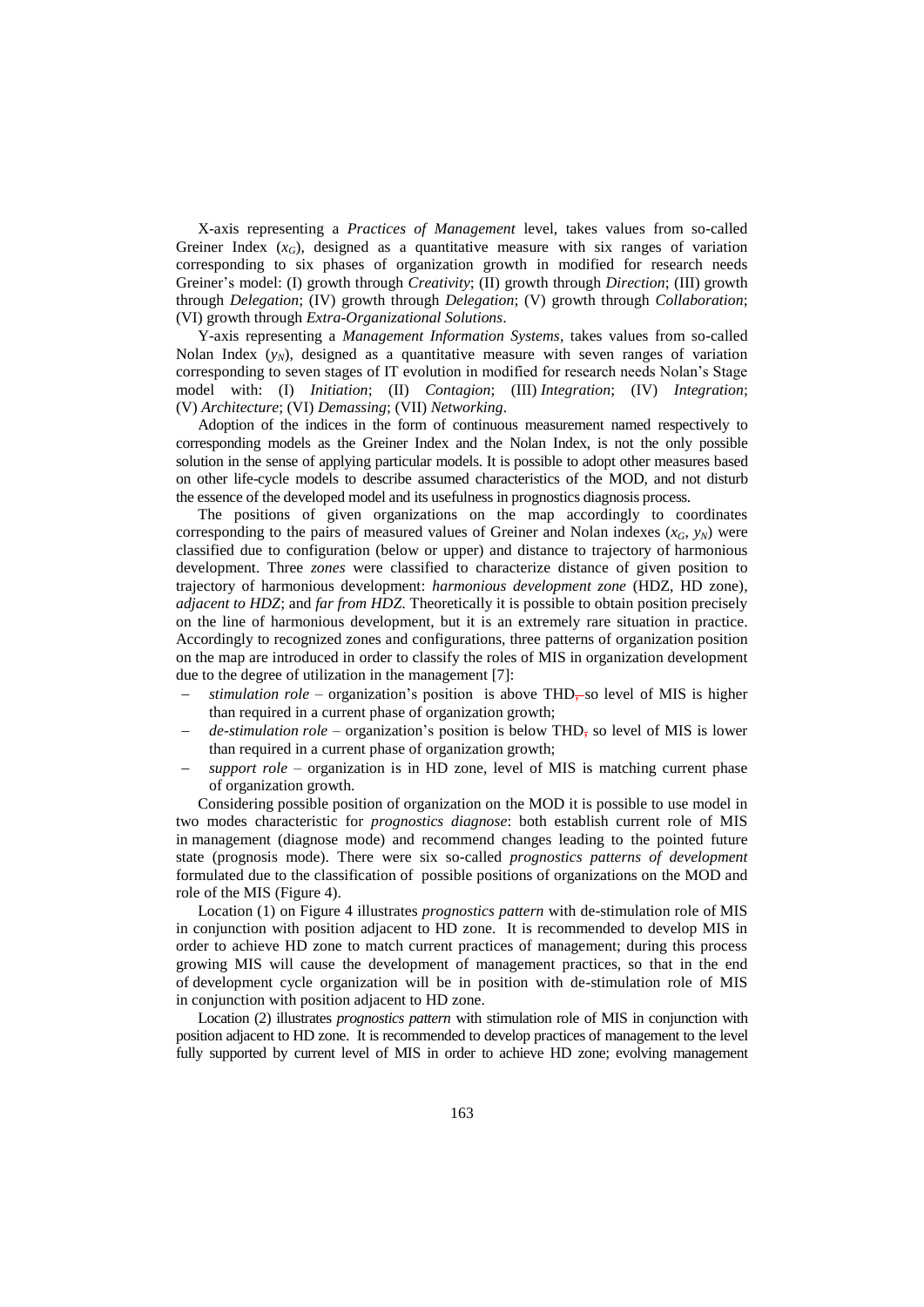

practices will cause the development of MIS, so that in the end of development cycle organization will be in position with stimulation role of MIS in conjunction with position adjacent to HD zone.

Fig. 4. Prognostics diagnosis patterns

Location (3) illustrates *prognostics pattern* with supporting role of MIS in conjunction with position in HD zone, but a little below HDT. It is recommended to develop MIS, which will cause the development of management practices and finally lead to achieve HD zone to match level of MIS with current practices of management.

Location (4) illustrates *prognostics pattern* with supporting role of MIS in conjunction with position in HD zone, but a little above HDT. It is recommended to develop PM, which will cause the development of MIS and finally lead to achieve HD zone to match level of MIS with current practices of management.

Location (5) illustrates *prognostics pattern* with de-stimulation role of MIS in conjunction with position far from HD zone. It is recommended to develop MIS, but only the disruptive growth made possible to achieve HD zone to match current practices of management; during this process growing MIS will not cause the development of management practices.

Location (6) illustrates *predictive pattern* with the stimulation role of MIS in conjunction with position far from HD zone. It is recommended to develop PM, but only the disruptive growth made possible to achieve HD zone to match current level of MIS; during this process growing PM will not cause the development of MIS.

### **3. Execution of research**

The checklist method was employed to collect data in the structured interview as a quantitative research method to measure the degree of the organization's development and its MIS. Quantitative transformations techniques were developed for conversion of the interview data collected during the empirical research to the numerical form of the defined quantitative indexes  $(x_G, y_N)$  [5, 6]. Research questionnaires consist of series of multiple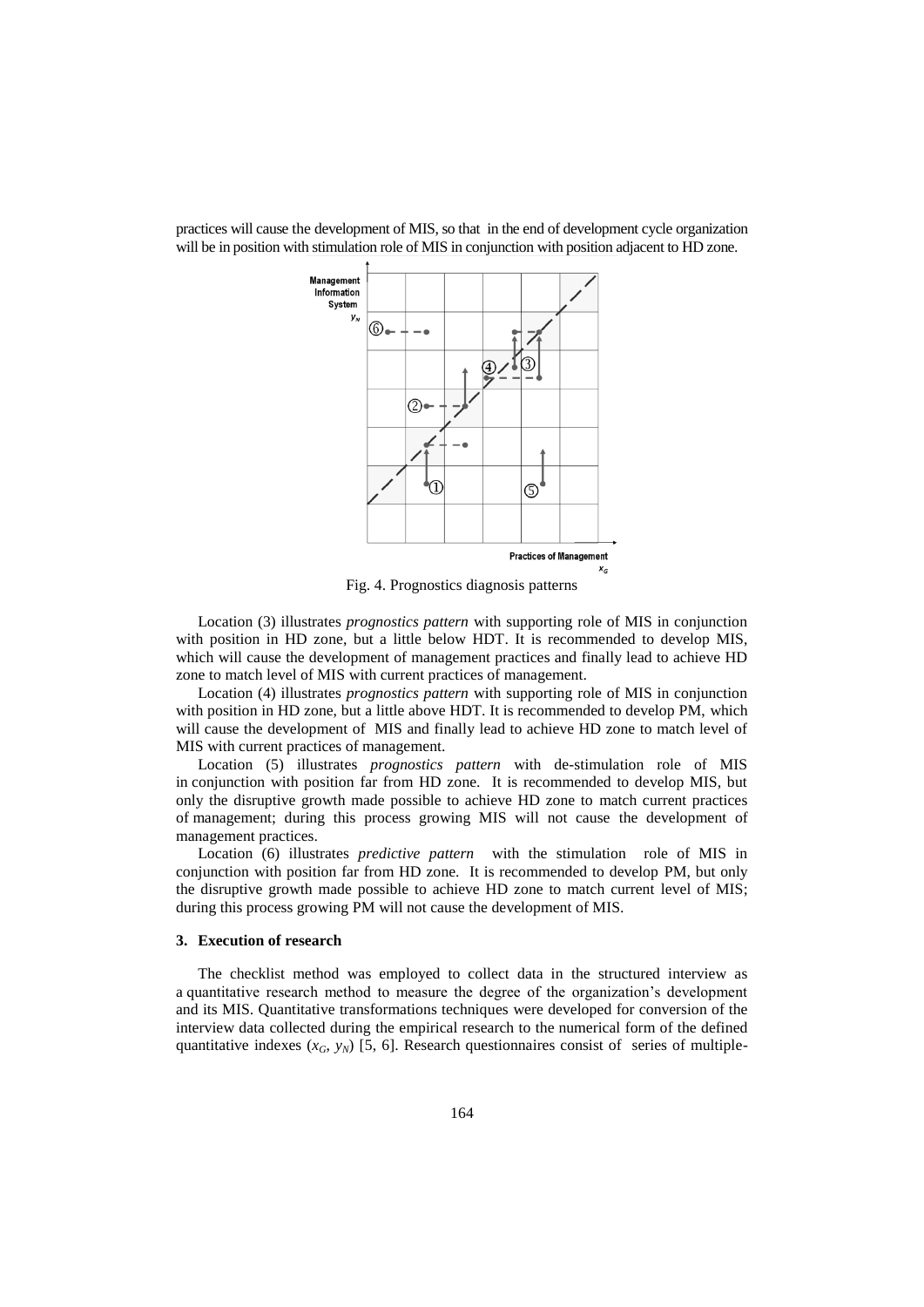choice (with using Likert scale) detailed questions in order to identify individual phases of development.

Checklist for data collection to determine Greiner Index  $(x_G)$  consist of 24 questions grouped into four blocks, which are related to classification of basic management processes [6]:

- market strategy;
- organizational structure;
- decision style;
- control system.

In case of the Nolan Index  $(y_N)$ , measurement is taken with three different points of view on the perception of MIS in the organization, which required development of three indexes [4, 5]:

- *technology index*  $(y_{NT})$  determines the level of MIS due to held application portfolio;
- *utilization index* ( $y_{NU}$ ) determines the level of MIS due to the current way of use of their information systems in managing the organization;
- *expectations index* ( $y_{NO}$ ) determines the level of MIS due to the currently desirable way of using information systems in managing the organization.

The introduction of three Nolan's indices allows to reasonably assess the level of development of information systems in organization through determined values  $(y_{NT}, y_{NU},$  $y_{NO}$ ). Nolan's indices designed as a comparable measures, allow to diagnose possible non equable growth of MIS due to the adopted way of the perception of MIS in the organization. Three so-called *development gaps* were defined to measure differences between the levels of application portfolio, utilization and expectations, as follows:

- *utilization gap*  $\Delta_{NU} = y_{NU} y_{NT}$  indicating a discrepancy between the current, and a potential way of using held MIS;
- *expectations gap*  $\Delta_{NO} = y_{NO} y_{NU}$  *-* indicating a discrepancy between the desired, and a potential way of using held MIS;
- *technology gap*  $\Delta_{NT} = y_{NT} y_{NO}$  indicating a discrepancy between the potential, and a desired way of using held MIS.

Relevant checklists were designed for each of the Nolan's indices  $(y_{NT}, y_{NU}, y_{NO})$  to enable determination of 17 features (properties) of MIS in organization through collecting answers to the following questions for each of the highlighted features:

- does the MIS existing in organization allow you to perform the given tasks? Concerns of *technology index* ( $y<sub>NT</sub>$ );
- are the given tasks done with employing MIS existing in organization? Concerns of *utilization index* ( $y_{NU}$ );
- is there now a need for the tasks were implemented using MIS? Concerns of *expectations index*  $(y_{NO})$ .

Raw data collected with described questionnaires allows to calculate values of the adopted development indexes  $(x_G, y_{NT}, y_{NU}, y_{NO})$  and determine localization of considered organization on the Map of Development. Each organization will be positioned through set of three points  $\{(x_G, y_{NT}), (x_G, y_{NU}), (x_G, y_{NO})\}$ . The initial validation of obtained values of calculated indexes is possible through examination of the *utilization gap*  $\Delta_{\text{NU}}$  with employing rules as follows:

 $\sim$  if  $\Delta_{\text{NU}}$  less than or equal to zero, than *y<sub>NU</sub>* and *y<sub>NT</sub>* are reliable;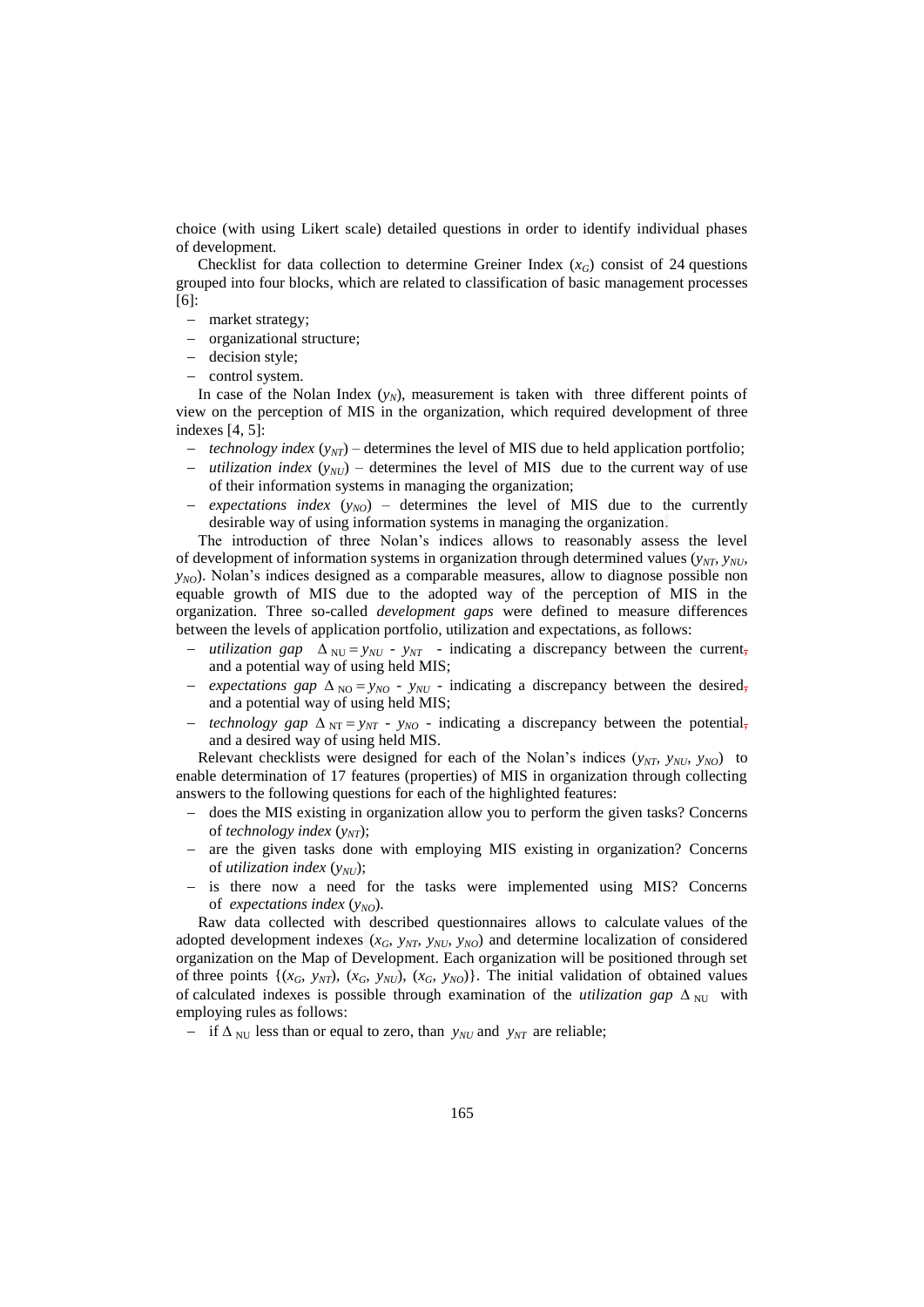$\frac{1}{\sqrt{N}}$  if  $\Delta_{\text{NII}}$  greater than zero, than *y<sub>NU</sub>* and *y<sub>NT</sub>* are unreliable – it is not possible to use over and above held resources, so measurement have to be repeated or object data is not valid for prognostics diagnosis with using MOD.

In case of small positive value of utilization gap it is assumed, that because of the possible Measurement errors it could be reduced to zero.

In presented process of predictive diagnosing, *expectations index*  $(y_{NO})$  plays dominant role because of the supplying (indirectly) knowledge about ratio of maturity of practices of management. Recommended changes and predictions are formulated with respect to *expectations index* ( $y_{NO}$ ) and are followed with recommendation of closing relevant development gaps.

### **4. Research results**

The presented study was conducted on a group of 16 companies located in the Świętokrzyskie Voivodeship between November 2009 and June 2010. The characteristics of the surveyed companies are provided in Table 1. The size of the organization was described in accordance with the GUS classification.

| Object<br>number | Object<br>symbol | <b>Characteristic of organization</b>                                                                                                 | Age<br>[yrs] | <b>Size</b> |
|------------------|------------------|---------------------------------------------------------------------------------------------------------------------------------------|--------------|-------------|
| 1                | O <sub>1</sub>   | IT company, ISP, software developer, technology solutions and<br>consulting services provider, IT products supplier and saler.        | 19           | small       |
| 2                | O <sub>2</sub>   | University of technology                                                                                                              | 45           | big         |
| 3                | O <sub>3</sub>   | The metallurgical industry production company associated with<br>the international markets                                            | 17           | big         |
| $\overline{4}$   | O <sub>4</sub>   | Food business - a bakery                                                                                                              | 11           | medium      |
| 5                | O <sub>5</sub>   | Food business – wholesaler of bakery production components.                                                                           | 20           | small       |
| 6                | O <sub>6</sub>   | Construction company                                                                                                                  | 20           | medium      |
| 7                | O <sub>7</sub>   | IT company, PC assembler, IT products supplier and saler                                                                              | 13           | small       |
| 8                | $O_8$            | Manufacturing and trading company                                                                                                     | 17           | medium      |
| 9                | $O_{\rm q}$      | World-wide manufacturing and trading company                                                                                          | 14           | medium      |
| 10               | $O_{10}$         | Construction company                                                                                                                  | 20           | medium      |
| 11               | $O_{11}$         | Construction branch company                                                                                                           | 15           | big         |
| 12               | $O_{12}$         | Logistic transport company                                                                                                            | 17           | small       |
| 13               | $O_{13}$         | Food business, production and wholesaling<br>packages,<br>machines and various<br>add-ons<br>for<br>meat<br>components<br>processing. | 17           | small       |
| 14               | $O_{14}$         | Energy branch company                                                                                                                 | 21           | medium      |
| 15               | $O_{15}$         | Wholesaler of teletechnic products                                                                                                    | 19           | small       |
| 16               | $O_{16}$         | Machinery industry company                                                                                                            | 13           | medium      |

Tab. 1. The characteristics of the surveyed companies

The values of adopted development indexes  $(x_G, y_{NT}, y_{NU}, y_{NO})$  were calculated with the use of data collected in research, and respectively development gaps ( $\Delta_{\text{NU}}, \Delta_{\text{NT}}, \Delta_{\text{NO}}$ ). The organizations were located on the Map of Organization Development, and phases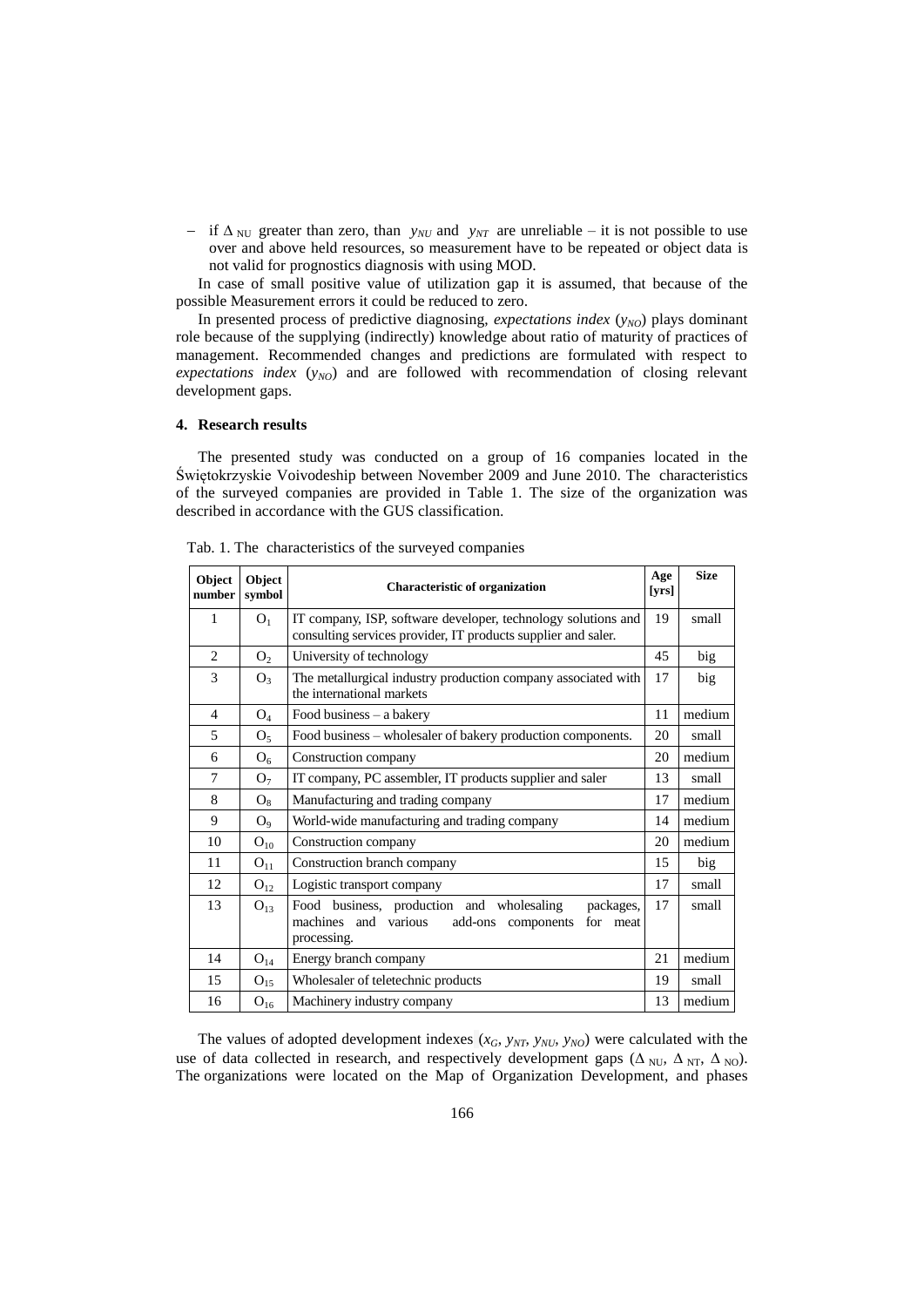of development in regard to a model dimensions were determined. Table 2 provides detailed results of quantitative transformations developed for conversion of the interview data collected during empirical research to the numerical form of the defined quantitative development indices.

| Object            | <b>Practices of management</b> |              | <b>Management Information System</b> |                  |                          |                 |                          |                  |                   |                   |                   |
|-------------------|--------------------------------|--------------|--------------------------------------|------------------|--------------------------|-----------------|--------------------------|------------------|-------------------|-------------------|-------------------|
|                   |                                |              | <b>Technology</b>                    |                  | <b>Utilizatio</b><br>n   |                 | <b>Expectations</b>      |                  | Development gap   |                   |                   |
|                   | <b>Index</b><br>$x_G$          | Phase        | <b>Index</b><br>$y_{NT}$             | $\mathit{Stage}$ | <b>Index</b><br>$y_{NU}$ | $S \iota a g e$ | <b>Index</b><br>$y_{NO}$ | $\mathit{Stage}$ | $\Delta_{\rm NU}$ | $\Delta_{\rm NO}$ | $\Delta_{\rm NT}$ |
| O <sub>1</sub>    | 2,35                           | III          | 2,25                                 | III              | 1,89                     | $\mathbf{I}$    | 2,26                     | III              | $-0.36$           | 0,37              | $-0.01$           |
| $\mathrm{O}_2$    | 3,56                           | IV           | 3,12                                 | IV               | 2,51                     | III             | 3,84                     | IV               | $-0.61$           | 1.34              | $-0.73$           |
| $O_3$             | 4,47                           | V            | 4,09                                 | V                | 4,04                     | V               | 5,47                     | VI               | $-0.05$           | 1,43              | $-1,38$           |
| O <sub>4</sub>    | 0,75                           | I            | 2,65                                 | Ш                | 2,54                     | Ш               | 3.63                     | IV               | $-0.11$           | 1,09              | $-0.98$           |
| O <sub>5</sub>    | 1,94                           | П            | 2,71                                 | Ш                | 2,93                     | III             | 3,58                     | IV               | 0,22              | 0.64              | $-0.87$           |
| O <sub>6</sub>    | 4,26                           | V            | 5,13                                 | VI               | 5,16                     | VI              | 6,11                     | VII              | 0.03              | 0.95              | $-0.98$           |
| O <sub>7</sub>    | 2,24                           | Ш            | 3,82                                 | IV               | 1,83                     | $\mathbf{I}$    | 2,32                     | Ш                | $-1,98$           | 0.48              | 1,50              |
| $O_8$             | 1,10                           | $\mathbf{I}$ | 2,00                                 | III              | 4,04                     | V               | 4,17                     | V                | 2,04              | 0.13              | $-2,16$           |
| O <sub>9</sub>    | 2.28                           | Ш            | 2,58                                 | III              | 0.85                     | I               | 2,16                     | III              | $-1,72$           | 1,30              | 0.42              |
| ${\cal O}_{10}$   | 1,65                           | П            | 1,93                                 | П                | 2,08                     | III             | 2,15                     | Ш                | 0.15              | 0,07              | $-0,22$           |
| ${\bf O}_{11}$    | 4,31                           | V            | 5,65                                 | VI               | 3.98                     | IV              | 6,38                     | VII              | $-1,67$           | 2,39              | $-0,73$           |
| $\mathrm{O}_{12}$ | 3,43                           | IV           | 5,65                                 | VI               | 3,98                     | IV              | 6,38                     | VII              | $-1,67$           | 2,39              | $-0.73$           |
| $\mathrm{O}_{13}$ | 4,76                           | V            | 3,32                                 | IV               | 3,43                     | IV              | 3,72                     | IV               | 0,11              | 0,29              | $-0,41$           |
| $\mathrm{O}_{14}$ | 5,52                           | VI           | 3,56                                 | IV               | 2,97                     | III             | 4,54                     | V                | $-0.59$           | 1,58              | $-0.99$           |
| ${\rm O_{15}}$    | 4,53                           | V            | 3,75                                 | IV               | 4,61                     | V               | 4,73                     | V                | 0.85              | 0,12              | $-0,97$           |
| $\mathrm{O}_{16}$ | 1,09                           | $\mathbf{I}$ | 1,96                                 | П                | 1,96                     | П               | 3,05                     | IV               | 0,00              | 1,09              | $-1,09$           |

Tab. 2. The characteristics of the surveyed companies

The utilization gap  $\Delta_{\text{NU}}$  value appeared to be greater than zero in case of six objects  $(O_5, O_6, O_8, O_{10}, O_{13}, O_{15})$ , but only for the object  $O_8$  value was considered as significantly big to the extent that caused rule out of the object from further considerations.

Figure 5 shows locations of each of surveyed organizations on map with set of three points  $\{(x_G, y_{NT}), (x_G, y_{NU}), (x_G, y_{NO})\}$ , which presents actual state of organization from perspectives of ratio of MIS expectations, technology and utilization with connection to ratio of the development of practices of management.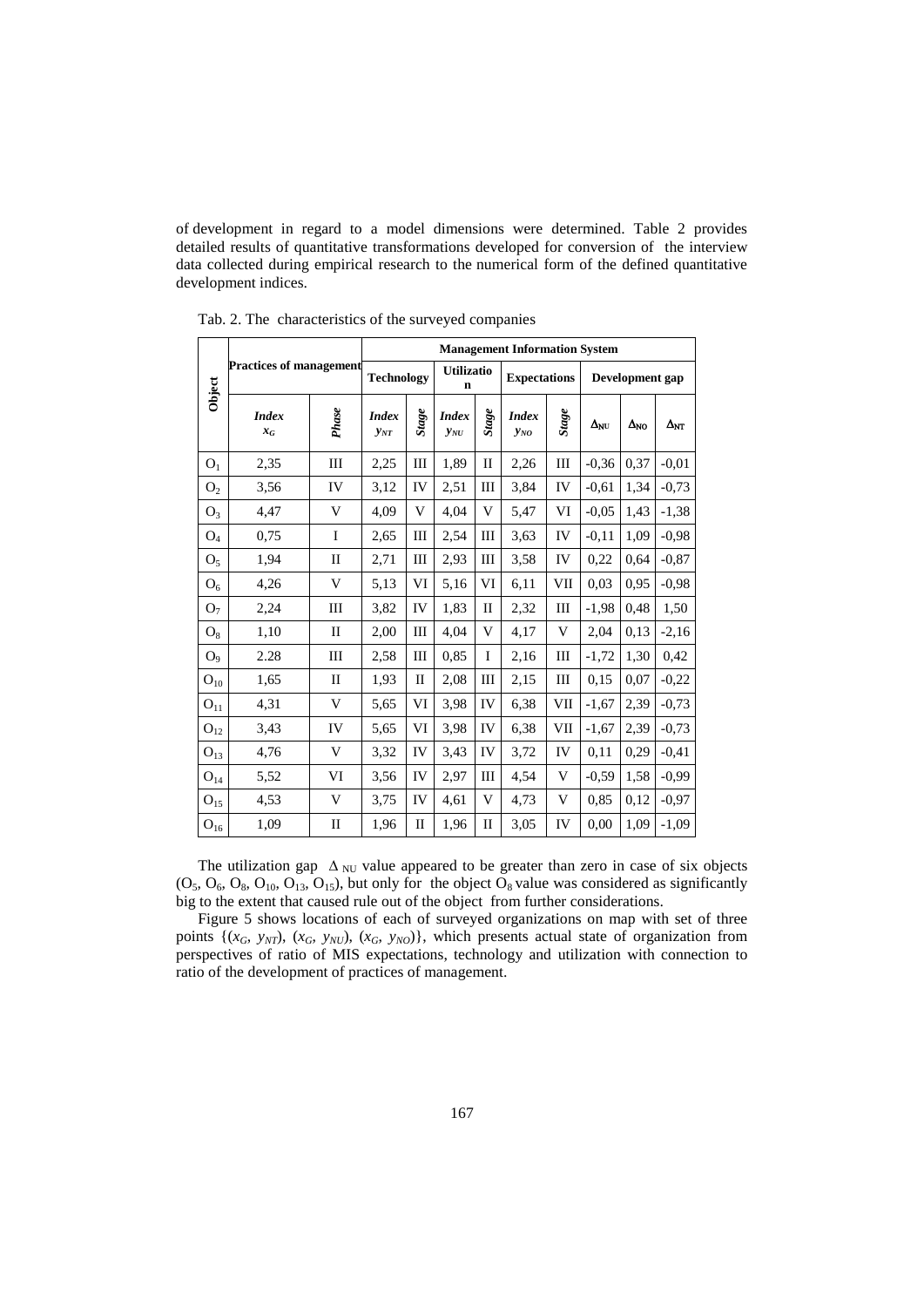

Fig. 5. Map of Organization Development for surveyed organizations

Following prognostics diagnosis for each of the surveyed organizations were done with use of the Map of organizations Development, which provides identification of current role of MIS in organization, recommended changes and prognosis of the future state of organization.

**Object O<sub>1</sub>.** Practices of managements corresponds to phase III. MIS characteristics: expectations – stage III; technology – stage III; utilization – stage II; all three development

gaps of MIS are small; de-stiumalation role of MIS because of expectations that localizes organization in state adjacent below to HD zone. Recommended changes (based on prognostics patterns of the MOD) in following steps: (1) closing development gaps, which requires small changes of technology and way of utilization of MIS;  $(2)$  – increasing of expectations, transition in MIS domain to stage IV with closing gaps occurring during transition, supportive role of MIS as a result;  $(3)$  – freezing expectations about MIS, developing the practices of management with using supportive role of MIS and transition to phase IV. The recommended changes leads to

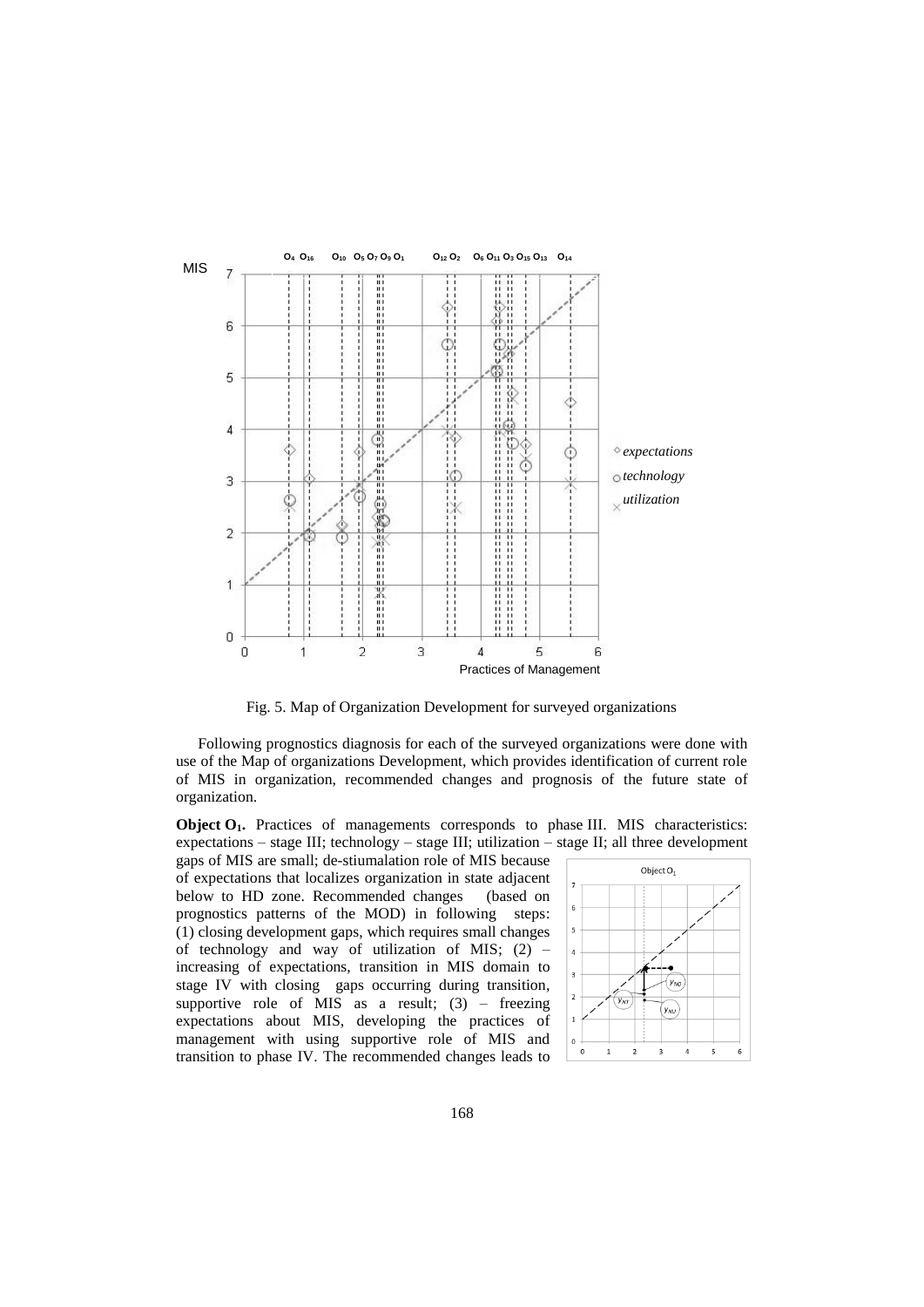growth both in MIS domain and in PM domain, with de-stimulation role of MIS in the end, because of the position on the map, that will be adjacent below to the HD zone.

**Object O2.** Practices of managements – phase IV. MIS characteristics: expectations – stage IV; technology – stage IV; utilization – stage III; both expectations gap and utilization gap are significantly big; de-stiumalation role of MIS because of expectations that localizes

organization in state adjacent below to HD zone. Recommended changes:  $(1)$  – closing development gaps, which requires small changes of technology (IT investments) and big changes in a way of utilization of MIS;  $(2)$  – increasing of expectations, transition to stage V with closing gaps occurring during transition, supportive role of MIS as a result;  $(3)$  – freezing expectations about MIS, developing the practices of management with using supportive role of MIS and transition in PM domain to phase V. The recommended changes leads to growth both in MIS domain and in PM domain with de-stimulation role of MIS in the end, because of the position on the map, which will be adjacent below to the HD zone.



**Object**  $O_3$ **. Practices of managements – phase V. MIS characteristics: expectations – stage** VI; technology – stage V; utilization – stage V; both technology gap and expectations gap are significantly big; supportive role of MIS because of expectations that localizes organization in the HD zone. Recommended changes: (1) - closing development gaps, which requires big

changes of technology (IT investments) and big changes in a way of utilization of MIS;  $(2)$  – increasing of expectations, transition to stage VII with closing gaps occurring during transition, stimulation role of MIS as a result;  $(3)$  – freezing expectations about MIS, developing the practices of management with using supportive role of MIS and transition in PM domain to phase VI. The recommended changes leads to growth both in MIS domain and in PM domain with supportive role of MIS in the end, because of the position on the map, which will be in the HD zone. The MOD with adopted models is limited and for this border state future changes are not predictable.

**Object O4.** Practices of managements – phase I. MIS characteristics: expectations – stage

IV; technology – stage III; utilization – stage III; both technology gap and expectations gap are significantly big; stimulation role of MIS because of expectations that localizes organization adjacent above the HD zone. Recommended changes:  $(1)$  – closing development gaps, which requires big changes of technology (IT investments) and big changes in a way of utilization of MIS;  $(2)$  – increasing of expectations, transition to stage VII with closing gaps occurring during transition, stimulation role of MIS as a result; (3) – freezing expectations about MIS, developing the practices of management with using supportive role of MIS and transition in PM domain to



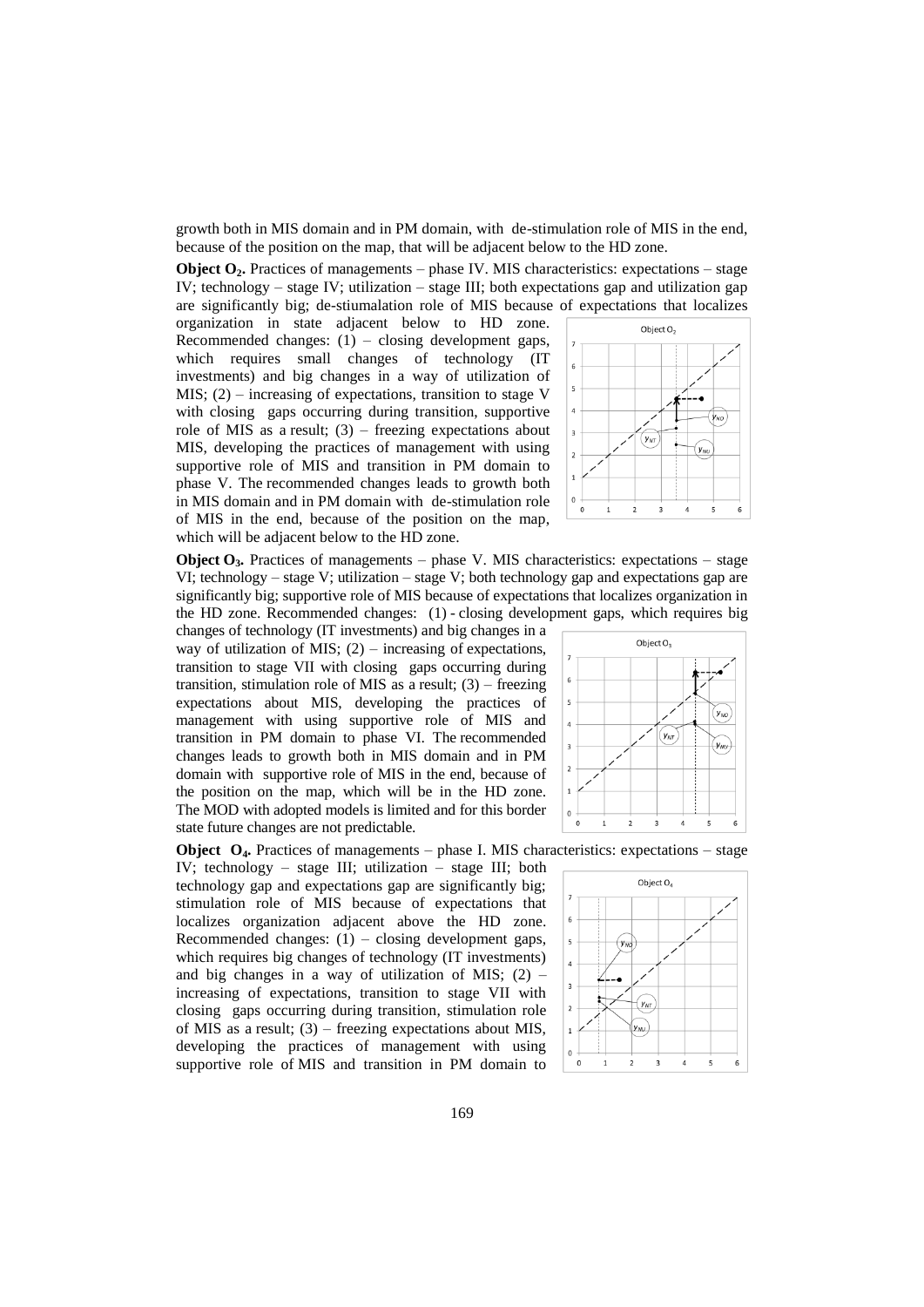phase II. The recommended changes leads to growth both in MIS domain and in PM domain with stimulation role of MIS in the end, because of the position on the map, which will be adjacent above the HD zone.

**Object O<sub>5</sub>**. Practices of managements – phase II. MIS characteristics: expectations – stage IV; technology – stage III; utilization – stage III; both technology gap and expectations gap are significantly big; utilization gap is positive but negligibly small; stimulation role

of MIS because of expectations that localizes organization adjacent above the HD zone. Recommended changes:  $(1)$  – closing development gaps, which requires big changes of technology (IT investments) and big changes in a way of utilization of MIS;  $(2)$  – freezing expectations about MIS, developing the practices of management with using supportive role of MIS, and transition in PM domain to phase II;  $(3)$  – increasing of expectations, transition to stage V. The recommended changes leads to growth both in MIS domain and in PM domain with stimulation role of MIS in the end, because of the position on the map, which will be adjacent above the HD zone.



**Object O6.** Practices of managements – phase V. MIS characteristics: expectations - stage VII; technology – stage VI; utilization – stage VI; both technology gap and expectations gap are significantly big; utilization gap is positive but negligibly small;

stimulation role of MIS because of expectations that localizes organization adjacent above the HD zone. Recommended changes:  $(1)$  – closing development gaps, which requires big changes of technology (IT investments) and big changes in a way of utilization of MIS;  $(2)$  – freezing expectations about MIS, developing the practices of management with using supportive role of MIS, and transition in PM domain to phase VI. The recommended changes leads to growth both in MIS domain and in PM domain with supportive role of MIS in the end, because of the position on the map, which will be in the HD zone. The MOD with adopted models is limited and for this border state future changes are not predictable.

**Object O<sub>7</sub>**. Practices of managements – phase III. MIS characteristics: expectations – stage III; technology – stage IV (large surplus); utilization –

stage II; big expectations gap; de-stiumalation role of MIS because of expectations that localizes organization in state adjacent below to HD zone. Recommended changes:  $(1)$  – closing development gaps, which requires big changes in a way of utilization of MIS;  $(2)$  – increasing of expectations, transition to stage IV with closing gaps occurring during transition, supportive role of MIS as a result;  $(3)$  – freezing expectations about MIS, developing the practices of management with using supportive role of MIS and transition in PM domain to to phase IV. The recommended changes leads to growth both in MIS domain and in PM



Object  $O_e$ 

 $y_{NU}$ 

'y<sub>Ni</sub>

 $\overline{\phantom{a}}$ 



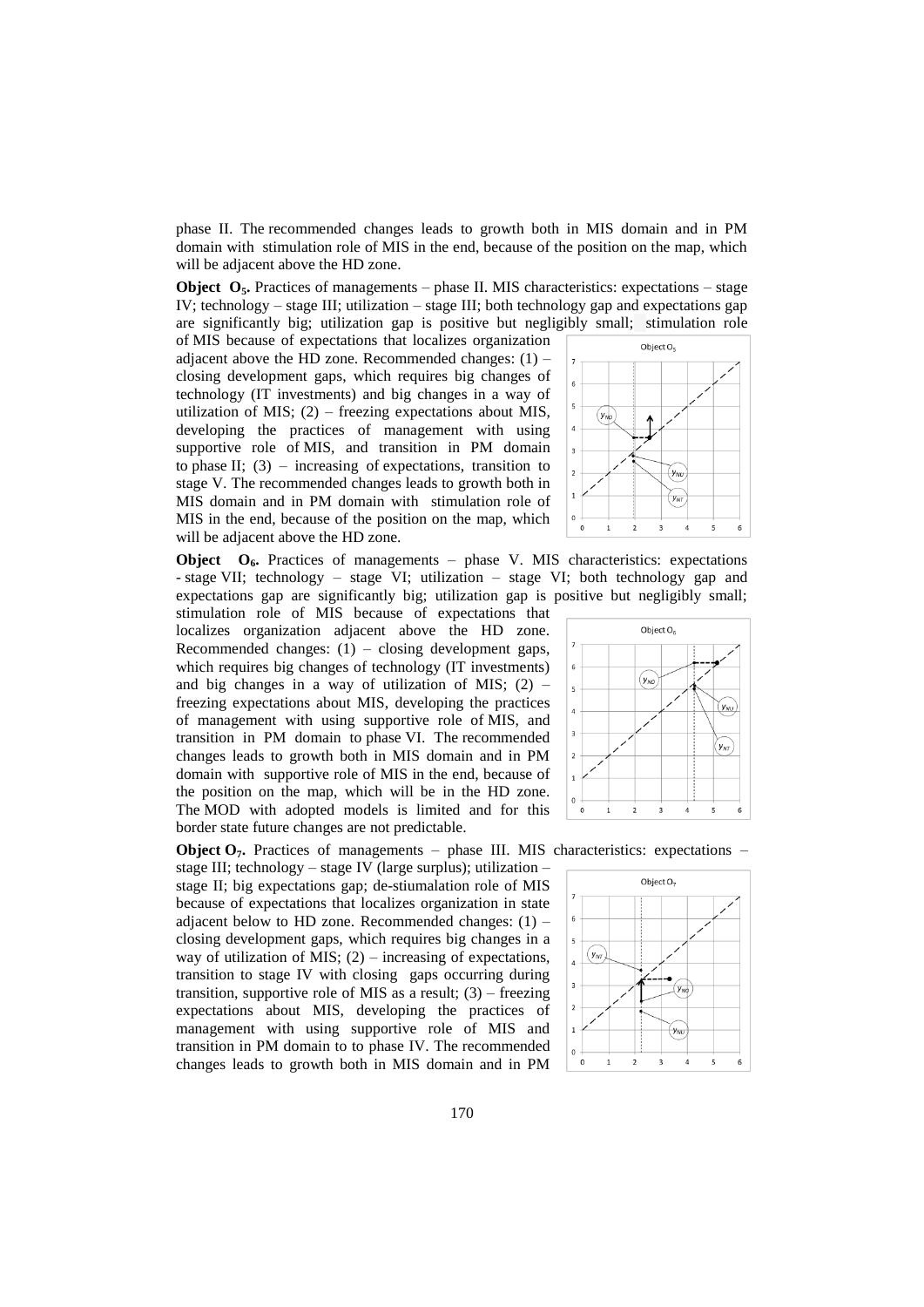domain with de-stimulation role of MIS in the end, because of the position on the map, which will be adjacent below to the HD zone.

**Object O<sub>9</sub>**. Practices of managements – phase III. MIS characteristics: expectations – stage III; technology – stage III; utilization – stage I; both technology gap and expectations gap are significantly big; de-stiumalation role of MIS because of expectations that localizes

organization in state adjacent below to HD zone. Recommended changes:  $(1)$  – closing development gaps, which requires big changes in a way of utilization of MIS;  $(2)$  – increasing of expectations, transition to stage IV with closing gaps occurring during transition, supportive role of MIS as a result; (3) – freezing expectations about MIS, developing the practices of management with using supportive role of MIS and transition in PM domain to to phase IV. The recommended changes leads to growth both in MIS domain and in PM domain with de-stimulation role of MIS in the end, because of the position on the map, which will be adjacent below to the HD zone.

Object O<sub>o</sub>  $\overline{\phantom{a}}$  $(y_{\Lambda})$ y∖π

**Object**  $O_{10}$ **.** Practices of managements – phase II. MIS characteristics: expectations – stage III; technology – stage II; utilization – stage III; both technology gap and expectations gap are small, utilization gap is positive but negligibly small; supportive role of MIS

because of expectations that localizes organization in HD zone. Recommended changes:  $(1)$  – closing development gaps, which requires small changes both in technology (IT investments) and in a way of utilization of MIS;  $(2)$  – increasing of expectations limited to stage III with closing gaps occurring during transition, supportive role of MIS as a result; (3) – freezing expectations about MIS, developing the practices of management with using supportive role of MIS and transition in PM domain to phase III. The recommended changes leads to growth both in MIS domain and in PM domain with de-stimulation role of MIS in the end, because of the position on the map, which will be adjacent below to the HD zone.



**Object O11.** Practices of managements – phase V. MIS characteristics: expectations - stage VII; technology – stage VI; utilization – stage IV; both expectations gap and

utilization gap are significantly big; technology gap is small; stimulation role of MIS because of expectations that localizes organization adjacent above the HD zone. Recommended changes:  $(1)$  – closing development gaps, which requires big changes of technology (IT investments) and big changes in a way of utilization of MIS;  $(2)$  – freezing expectations about MIS, developing the practices of management with using supportive role of MIS, and transition in PM domain to phase VI. The recommended changes leads to growth both in MIS domain and in PM domain with supportive role of MIS in the end, because of the position on the map, which will be in the HD zone.

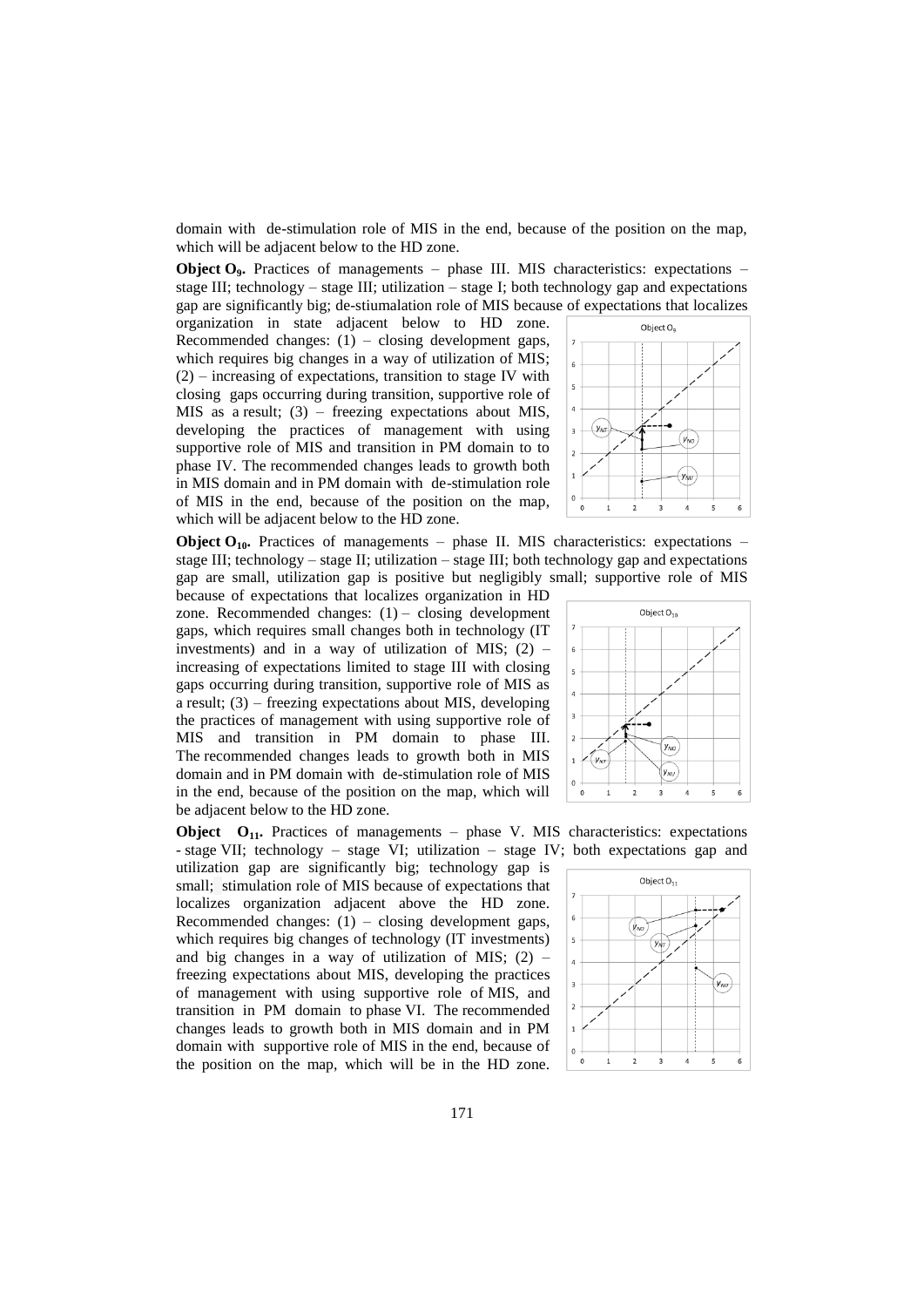The MOD with adopted models is limited and for this border state future changes are not predictable.

**Object** O<sub>12</sub>**.** Practices of managements – phase IV. MIS characteristics: expectations – stage VII; technology – stage VI; utilization – stage IV; both expectations gap and

utilization gap are significantly big; technology gap is relatively small, stimulation role of MIS because of expectations that localizes organization far above the HD zone. Recommended changes:  $(1)$  – closing development gaps, which requires relatively small changes of technology (IT investments) and big changes in a way of utilization of MIS; (2) – freezing expectations about MIS, developing the practices of management with using supportive role of MIS and transition in PM domain to phase V. The recommended changes leads to growth both in MIS domain and in PM domain with stimulation role of MIS in the end, because of the position on the map, which will be adjacent above the HD zone.



**Object**  $O_{13}$ **.** Practices of managements – phase V. MIS characteristics: expectations –

stage IV; technology – stage IV; utilization – stage IV; both technology gap and expectations gap are small, utilization gap is positive but negligibly small; de-supportive role of MIS because of expectations that localizes organization far from HD zone. Recommended changes:  $(1)$  – closing development gaps, which requires relatively small changes both in technology and in a way of utilization of MIS;  $(2)$  – increasing of expectations and transition to stage V with closing gaps occurring during transition (IT investments). The recommended changes leads to growth in MIS domain with maintaining de-stimulation role of MIS in the end, because of the position on the map, which will be adjacent below to the HD zone.

**Object O<sub>14</sub>**. Practices of managements – phase VI. MIS characteristics: expectations – stage V; technology – stage IV; utilization – stage III; both technology gap and

expectations gap are big, utilization gap is small; desupportive role of MIS because of expectations that localizes organization far from HD zone. Recommended changes:  $(1)$  – closing development gaps, which requires big changes both in technology (IT investments) and in a way of utilization of MIS;  $(2)$  – increasing of expectations and transition to stage VI in MIS domain with closing gaps occurring during transition (IT investments). The recommended changes leads to growth in MIS domain with maintaining de-stimulation role of MIS in the end, because of the position on the map, which will be adjacent below to the HD zone.



**Object O<sub>15</sub>**. Practices of managements – phase V. MIS characteristics: expectations – stage V; technology – stage IV; utilization – stage V; both technology gap and expectations

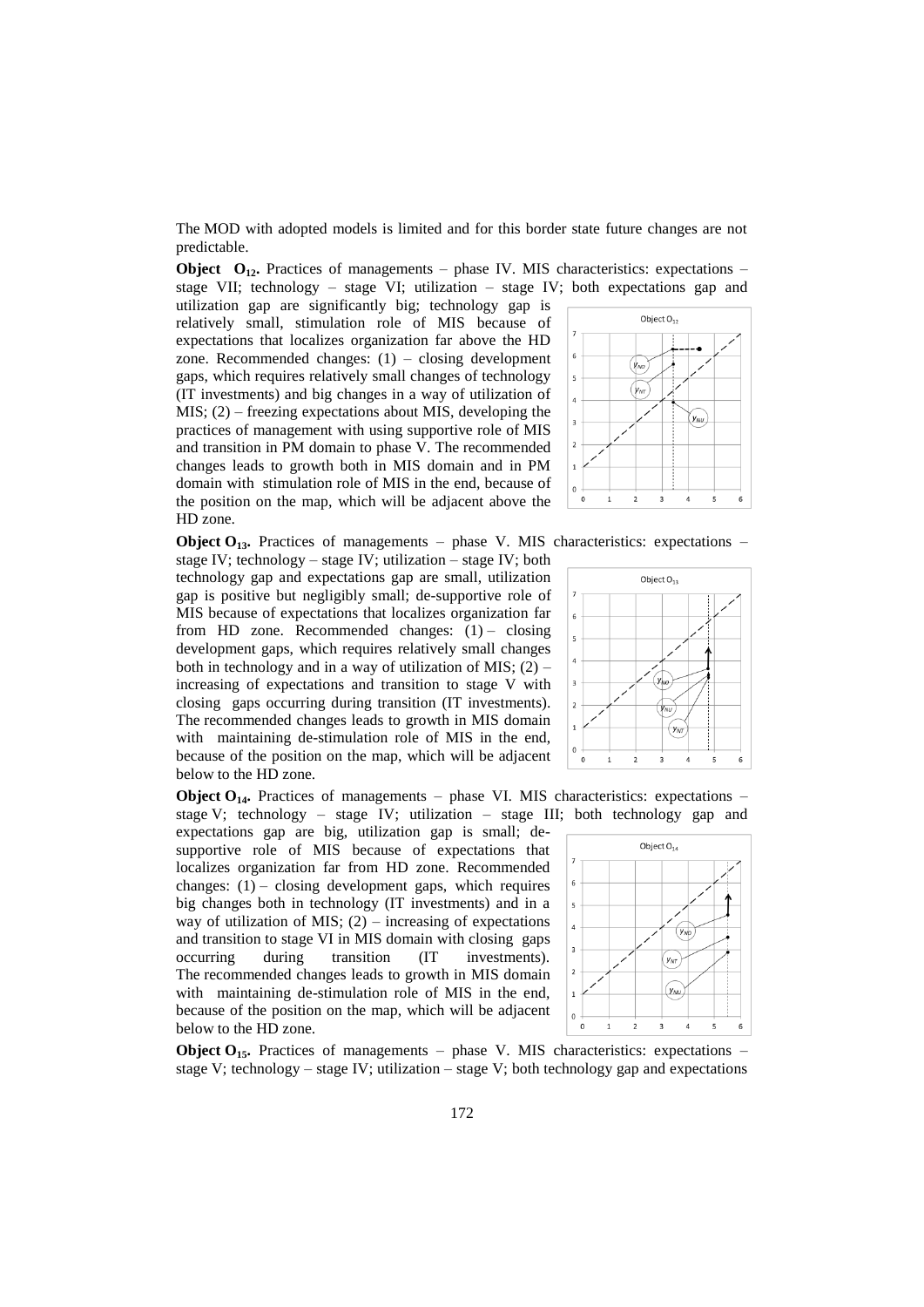gap are small, utilization gap is positive but negligibly small; de-stiumaltion role of MIS because of expectations that localizes organization adjacent below HD zone. Recommended

changes:  $(1)$  – closing development gaps, which requires changes both in technology (IT investments) and in a way of utilization of MIS;  $(2)$  – increasing of expectations and transition to stage VI in MIS domain with closing gaps occurring during transition, supportive role of MIS as a result;  $(3)$  – freezing expectations about MIS, developing the practices of management with using supportive role of MIS and transition to phase VI in PM domain. The recommended changes leads to growth both in MIS domain and in PM domain with de-stimulation role of MIS in the end, because of the position on the map, which will be adjacent below to the HD zone.



**Object O<sub>16</sub>**. Practices of managements – phase II. MIS characteristics: expectations – stage IV; technology – stage II; utilization – stage II; both technology gap and expectations gap are significantly big; utilization gap is small; stimulation role of MIS because of

expectations that localizes organization adjacent above the HD zone. Recommended changes: (1) – closing development gaps, which requires big changes of technology (IT investments) and big changes in a way of utilization of MIS;  $(2)$  – freezing expectations about MIS, developing the practices of management with using supportive role of MIS, and transition to phase III in PM domain;  $(3)$  – increasing of expectations, transition to stage VI in MIS domain. The recommended changes leads to growth both in MIS domain and in PM domain with maintaining stimulation role of MIS in the end, because of the position on the map, which will be adjacent above the HD zone.



The recommendations of changes were developed on base of model of the Map of Organization Development, so they naturally inherit the simplifying way of describing reality, which applies in modeling as a general principle. Recommended changes are presented as the alternating sequence of growth processes in considered domains of management information systems and practices of management, while in real processes of organization development changes are synchronous. In addition, the model presented does not assign time periods to subsequent stages of change. There is also a lack of assumption of the impact that changes (or omission of changes ) may have on the viability of the organization.

#### **5. Summary**

Presented approach to diagnosis of organization development is based on the concept of the analysis of the impact of information systems on organization development in terms of their effective use in the organization management, interpreted as the alignment of growth processes in two domains: information technology and management. Formulated model named as the Map of Organization Development enables both diagnose of development state and prognosis of changes in considered domains, with employing defined quantitative indices in order to parameterize those domains and information feedbacks between them.